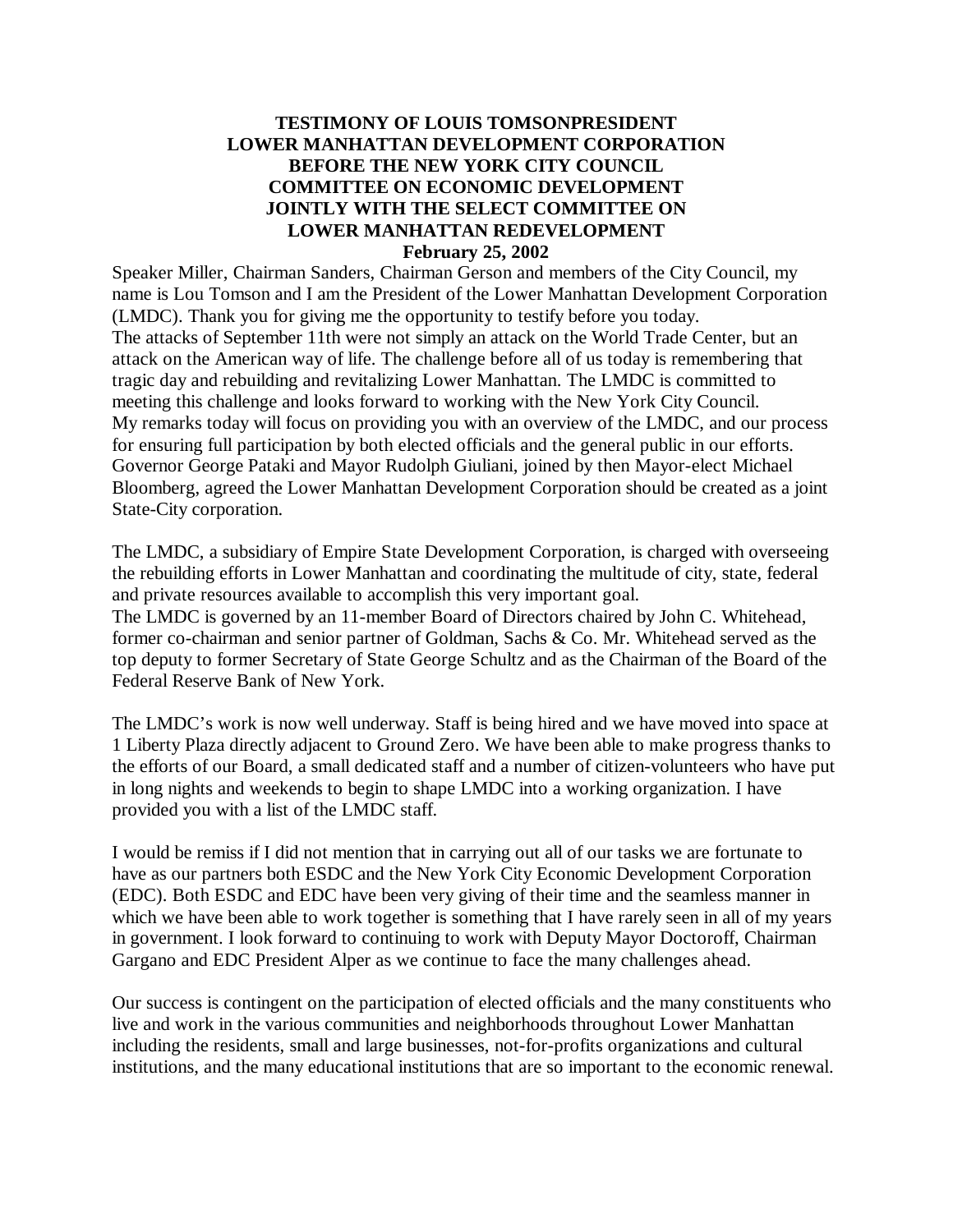To that end there have been significant efforts to date to involve these groups. The Board and the staff have met with elected officials from the state and city, and we will continue to reach out and schedule meetings over the next several weeks with all levels of government to involve them in the rebuilding process. The LMDC cannot succeed unless we have the input and cooperation of those of you here today and we look forward to having an ongoing dialogue with these Committees and the City Council as we move forward.

To encourage, and provide for public participation, the LMDC has also created Advisory Councils to provide valuable public input to the LMDC as the rebuilding of Lower Manhattan begins. This Advisory Council structure includes a General Advisory Council comprised of government officials, business leaders and heads of major civic organizations and Advisory Councils representing constituents in Lower Manhattan.

The General Advisory Council, in addition to receiving notification and participation in the Advisory Council meetings will also be provided with periodic updates on LMDC activities and information so they can continue to be involved on an on-going basis.

The members of the General Advisory Committee include Assembly Speaker Sheldon Silver; Senate Majority Leader Joseph Bruno; Empire State Development Corporation Chairman Charles Gargano; Deputy Mayor Dan Doctofoff; Senate Minority Leader Martin Connor; Congressman Jerrold Nadler; City Council Speak Gifford Miller; Manhattan Borough President C. Virginia Fields; Manhattan District Attorney Robert Morgenthau; Chairman Robert Douglass of the Downtown Alliance; Chairman Robert Cattell of the New York City Partnership; and Denis Hughes, President of the New York State AFL-CIO.

Each member of this General Advisory Council serves ex-officio on each of the Advisory Councils to ensure their participation in the process.

I am happy to report that Advisory Councils meetings have already taken place and we were pleased to have Speaker Miller personally attend the Arts, Education and Tourism meeting. City Councilmember Alan Gerson also has been appointed as an ex-officio member of each Advisory Council. His staff, along with staff from the members of the General Advisory Council also attended those meetings. I welcome this participation and hope it continues. Each Advisory Council includes members of the LMDC Board:

- ? Residents Madelyn Wils and Paul Crotty;
- ? Arts,Education and Tourism Madelyn Wils and Howard Wilson;
- ? Restaurants, Retailers and Small Business Roland Betts and Robert Harding;
- ? Families Lew Eisenberg and Deborah Wright;
- ? Transportation & Commuters- Lew Eisenberg, Howard Wilson and Robert Harding;
- ? Development Paul Crotty, Ed Malloy, and Roland Betts;
- ? Financial Services Firms Dick Grasso and Frank Zarb;
- ? Professional Firms Dick Grasso and Frank Zarb

All of these Advisory Councils have been announced with the exception of the Financial and Professional Firms which will be announced this week. Meetings of several of these Councils have already taken place and it is anticipated all of the Councils will complete initial meetings by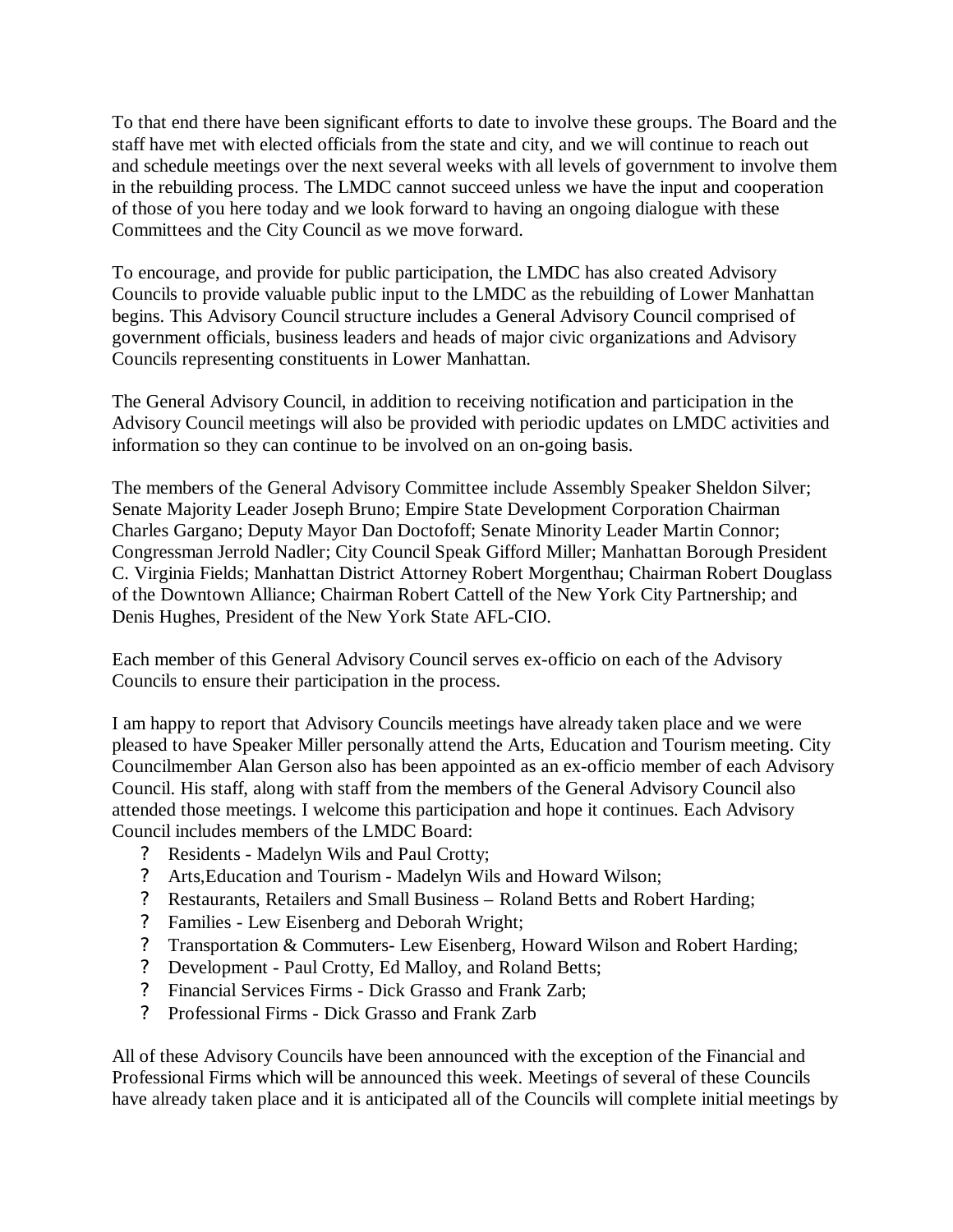mid-March. The valuable public input we will receive from each of these Councils will allow the LMDC to develop guiding principles which will ultimately govern the redevelopment of Lower Manhattan. At the end of the process, it is our expectation that we will have an achievable plan for the redevelopment of lower Manhattan that will be the envy of urban centers around the world.

There will be a tremendous amount of public participation through the Advisory Councils, public hearings and comment periods to ensure their input is considered every step of the way. In addition to the Advisory Councils, the LMDC will also undertake additional initiatives to ensure the public is apprised of our activities. LMDC will be launching a web-site in the next couple of weeks which will contain LMDC press releases and news, enable individuals to share their views with the LMDC and serve as a central repository for news of all the exciting developments taking place in Lower Manhattan. LMDC will also be creating a newsletter which will be distributed throughout local neighborhoods and communities in Lower Manhattan. The LMDC has also sought, and has received, public input from a large number of additional sources. I have attended and participated in a number of forums held by non-profit groups and associations, including a recent forum held by the Civic Alliance at South Street Seaport, designed to solicit public input on the future of lower Manhattan.

I, along with many of the LMDC Board members attended the Community Board 1 hearing at Stuyvesant High School hosted by Madelyn Wils. The LMDC Board of Directors and staff will continue to welcome any opportunity for the LMDC to receive public input into the redevelopment process.

The LMDC has also, in coordination with ESDC and EDC, begun to put together programs to provide economic assistance to small businesses, non-profits and individuals in lower Manhattan, known as the Draft Plan for Assistance to Individuals. At the end of 2001 Congress provided the LMDC with a Community Development Block Grant of \$2 billion to assist the LMDC in its redevelopment efforts. LMDC has worked with ESDC, EDC, and the Federal Department of Housing and Urban Development (HUD) to put together a draft plan that provides financial assistance to residents of lower Manhattan who agree to remain in the area while also creating financial incentives to attract new residents.

The draft plan also makes available job training grants for businesses south of 14th St. Public input on the plan will be solicited in two phases. The draft plan, which was recently approved by the LMDC Board of Director, is now subject to a twenty-day public comment period through March 13, 2002.

To encourage public participation and awareness of this proposed initiative, the LMDC has developed a public outreach process. Newspaper ads are appearing in major metropolitan newspapers such as the New York Times, The Daily News, The New York Post, The Staten Island Advance, foreign language and local community newspapers briefly explaining the proposed plan, the various ways a copy of the plan can be obtained and ways in which public comment will be received. The draft plan can be easily accessed through a web-site www.nylovesbiz.com and copies of the plan are being distributed to various locations in lower and midtown Manhattan.